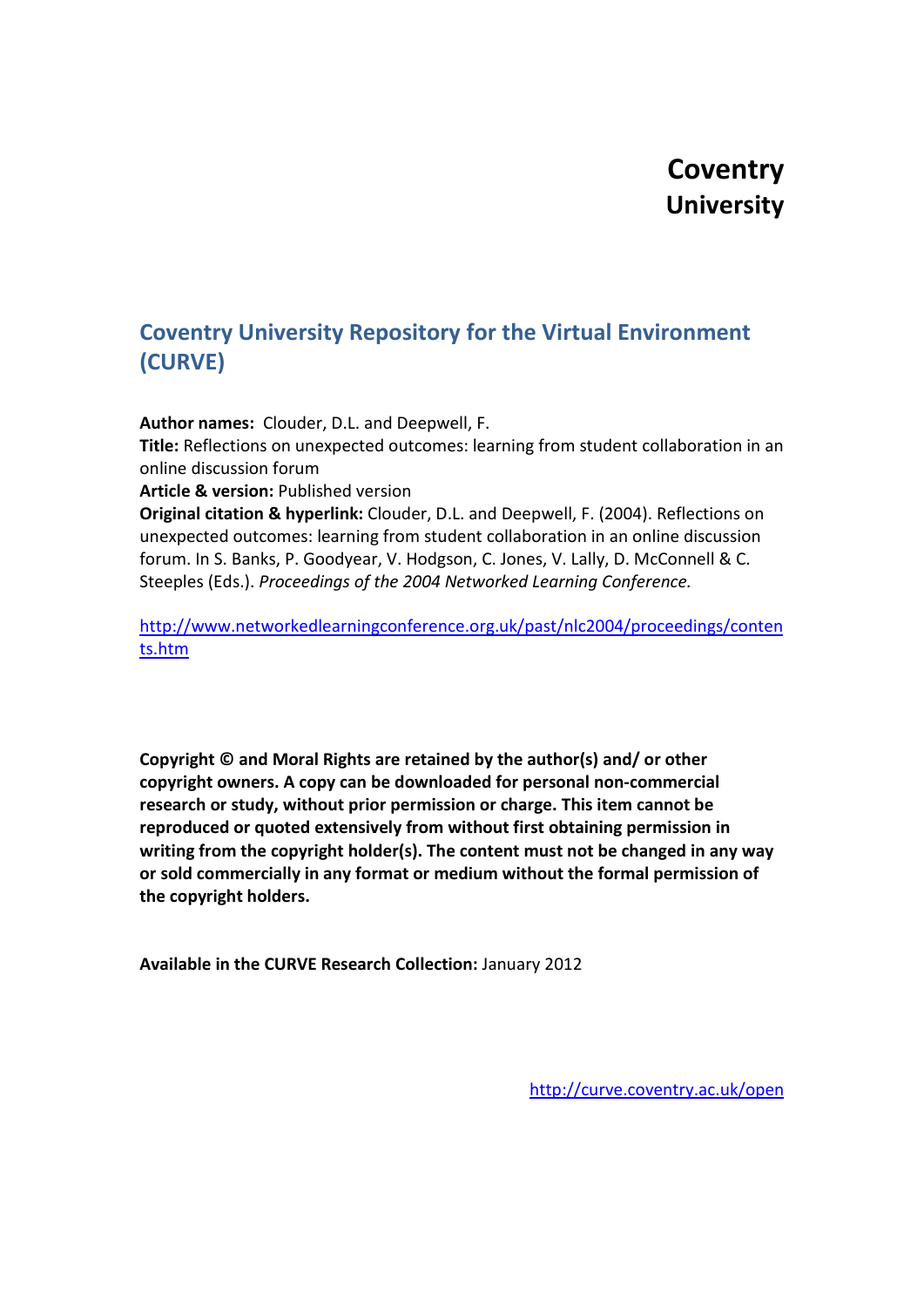**[Proceedings](http://www.networkedlearningconference.org.uk/past/nlc2004/proceedings/Contents.htm)** 

**The Learning Conference 2004**<br>[Contents](http://www.networkedlearningconference.org.uk/past/nlc2004/proceedings/Contents.htm) **Networked Learning Conference 2004** 

[NLC2004](http://www.networkedlearningconference.org.uk/past/nlc2004/home.htm) /[Proceedings](http://www.networkedlearningconference.org.uk/past/nlc2004/proceedings/Contents.htm) / [Individual Research Papers](http://www.networkedlearningconference.org.uk/past/nlc2004/proceedings/Contents.htm#ResearchPapers)

## **Reflections on Unexpected Outcomes: Learning From Student Collaboration in an Online Discussion Forum**

**Lynn Clouder and Frances Deepwell**

Coventry University [d.l.clouder@coventry.ac.uk,](mailto:d.l.clouder@coventry.ac.uk) [f.deepwell@coventry.ac.uk](mailto:f.deepwell@coventry.ac.uk)

### **ABSTRACT**

This paper reports the findings of the initial phase of an action research project involving the introduction of WebCT online discussion forums to facilitate reflection in undergraduate physiotherapy students. Students spend an introductory fifteen weeks away from University during which they gain hands on experience of professional practice in the workplace. This being a period of rapid development that is potentially stressful and challenging (Yuen, 1990; Mitchell & Kampfe, 1993; Clouder, 2001) the notion of providing an online collaborative space to develop reflective capabilities appeared sound. Findings suggest that certain assumptions were naïve. However, unforeseen benefits to such collaboration are discussed together with further ideas for encouraging critical reflection through online discussion.

#### **Keywords**

online collaboration, reflection, critical incident analysis, placement learning

### **INTRODUCTION**

Online learning through WebCT has been an integral aspect of the teaching and learning strategy at Coventry University since the late 1990s, inspiring a variety of educational innovations across the spectrum of subject groups (see, for example, the 'WebCTwise' site). The usefulness of the online environment within the student community at Coventry University is generally acknowledged and students report that it is beneficial for their learning (Davidson & Orsini-Jones, 2002). From their first days at the University, all students are introduced to the online learning environment based on WebCT and there is an expectation that some, if not all of their modules will integrate online with face-to-face support for learning. How this is realised in the various programmes of study depends on the pedagogical models prevalent within each of the Subject Groups (a point that we return to later in this paper). Decisions on online interactions at the modular level are generally the responsibility of the module leader. Within the Physiotherapy and Dietetics Subject Group, use of WebCT has been largely confined to posting lecture notes and creating hyperlinks to useful web sites. Critical incident analysis as a means of critical reflection has been embedded within the BSc (Hons) Physiotherapy programme for several years prior to the availability of educational technology that opens up possibilities for motivating students to share ideas even when at a distance from the university and one another. Underpinned by the perceived necessity to foster reflective capabilities in student healthcare professionals and acknowledgement of the potential for development through dialogical reflection (Clouder, 2000), the on-line discussion forums were introduced with the aim of enhancing both breadth and depth of students' critical incident analyses. The institutional context and the commonplace use of WebCT led to the assumption that students would be comfortable and well motivated to utilise the medium for sharing experiences.

### **RESEARCH CONTEXT AND APPROACH**

Drawing on the principles implicit in social aspects of learning and intellectual and professional development the purpose of the project was to provide a tool for interaction through which learners could engage in a process of 'social negotiation or collaborative sense-making, mentoring and joint knowledge construction' (Zhu, 1998, 234). The overall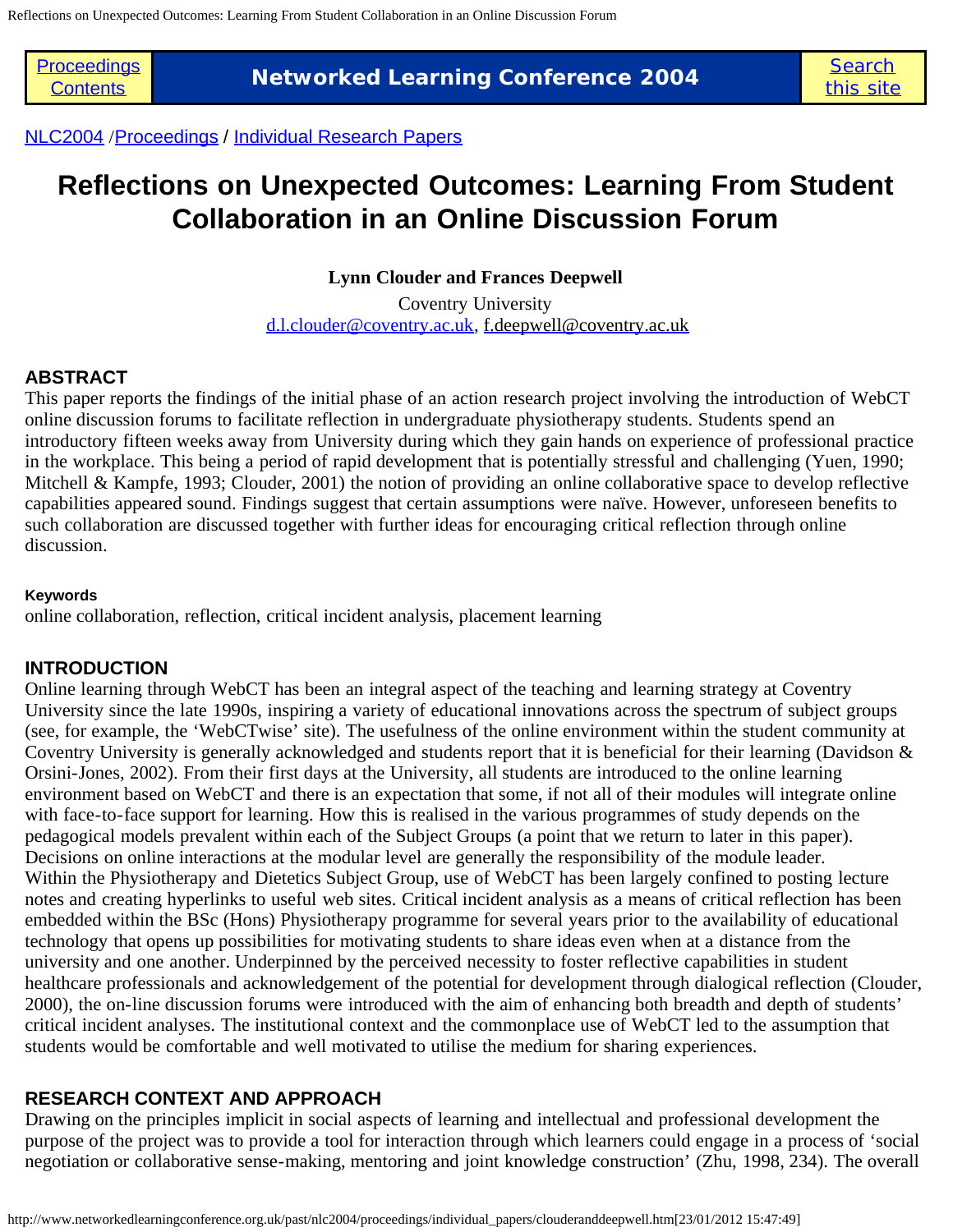aim of the evaluation is to assess the impact of web-mediated discussion on students' reflective capabilities although the initial analysis presented here focuses largely on how students engaged with one another in the context of rapid personal and professional development.

The present paper reports on findings from a cohort of 127 students in their second year of a three-year undergraduate course in physiotherapy. The students were mainly campus-based up until their first fifteen-week placement block (comprising three separate 5-week placements) when they were distributed around the region in a variety of clinical locations, mostly on their own. On their return from placement, students were expected to submit an assessed reflective piece around a critical incident from each of their three placement sites. The course team's intentions in using online discussion were therefore to:

- maintain tutor-student contact
- provide a student-student communication channel
- encourage the writing of reflections (in preparation for assessed work).

Six online forums were created for existing seminar groups of approximately 22 students. The students had worked in these groups within the university for the previous sixteen months of the programme. The forums were private to the group with the addition of the module tutor and one other tutor. The remit of the module tutor was largely to fulfil a watching brief with the aim of encouraging the valuing of peer perspectives and avoiding reliance on tutor feedback. An additional social forum was constructed for each of the six groups. Data analysed included feedback from module evaluation forms, critical incident threads posted to the discussion forums and transcripts of focus groups conducted with each of the six seminar groups at the end of the fifteen-week placement period.

The textual data was analysed using a qualitative software analysis tool (ATLAS.ti) in order to ease the identification and marking-up of conceptual categories. For the purposes of the research project, further relational analysis of the categories has not been deemed necessary so far. Our main concern at this stage has been to determine the nature of the online interactions and how they can further enhance the placement as a learning context for developing critical reflection. Three overarching themes emerged from the data. These are: stability of group dynamics, knowledgeconstruction and support and challenge. Each of these themes will be explored in the following sections of the paper.

## **EMERGING THEMES**

#### **Stability of group dynamics**

Compared to lecture notes and tutorial material, the discussion forum provides a relatively unstructured space for students, even with carefully seeded prompts for responses, and therefore requires students to "move from the comfort to the challenge learning zone" (Hutchings, 2002). To achieve this move to a viable online learning community, there needs to be some perceived immediate or ongoing value in participating (Edwards, 2002). In our case, we felt that the students had sufficient motivation to engage with the communication medium since it would provide 'added value' in that the online reflections could be used in an impending summative assessment. Perhaps we were naïve on two counts. First, we assumed a good level of student interaction and transferability of interaction from the familiar classroom setting to the online environment, albeit recognising that established group dynamics would largely prevail. Second, we thought that the potential for enriching critical incident analysis, that would eventually contribute to level of success in the summative assessment for the programme, would be an explicit motivator.

However, focus group data revealed that for this cohort of students any face-to-face discussion that took place when they were together in the campus-based setting was largely confined to a very small circle of immediate friends. One group stated 'we don't have discussions as a whole group'. Another agreed saying, 'we discuss ideas with immediate friends but there is no real opportunity for group discussion'. Students' suggested that only during the one week prior to going out on placement had they been expected to discuss, debate and express opinion on issues related to their impending practice, an approach that reflects the pedagogical beliefs of the module leader. That students had enjoyed a more student-centred and discursive approach was evident in that they expressed the belief that it was a good way of developing ideas, which they felt was under utilised.

The previous lack of opportunity for discussion in the students' learning experience was surprising to us, although following reflection on the nature of the curriculum in the early part of the programme, could have been predicted. Much of the foundational teaching during Year 1 of the programme is factual; anatomy and physiology do not lend themselves to argument. Once students (and staff) become accustomed to a fairly didactic approach to teaching it seems that even the more applied modules preceding placements are delivered in a relatively teacher-led way. The teaching of concepts, techniques and application to practice can all be approached in a way that possibly does little to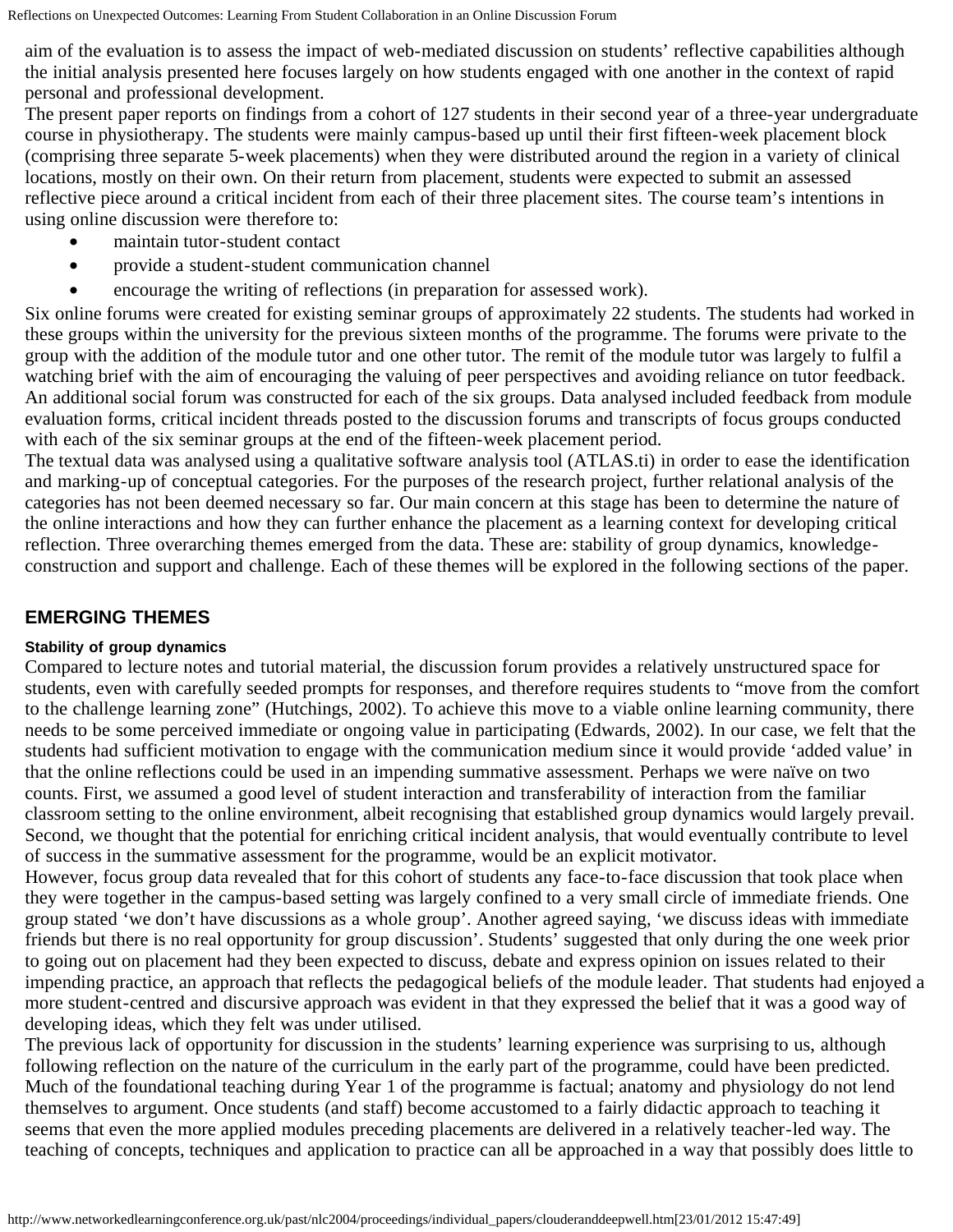elicit opinion or stimulate open debate. It could be argued that students as novice practitioners have scant insight into practice at this stage of their education therefore opinions have not yet been formed making discussion less easy to facilitate, although one could argue that learning to be critically reflective should begin on day one of the programme. We were clearly trying to foster something novel and therefore potentially uncomfortable to students. Obviously, debate was easier when students could relate their own experiences once out in practice but as this student suggests it seems to almost to have come as a surprise, '[c]rikey, heated debate about orthopaedics, who'd have thought it?'. A handful of students (five to seven) reportedly account for the majority of interactions in any given classroom (Howard 2002). Therefore, perhaps predictably, those students who were generally quieter within their groups, some of whom expressed feelings of social exclusion and dissonance from the group, exhibited low participation rates. However, our focus group research confirms that 'there were people who posted messages who don't say much'. In one group in particular, participation in the forum shaped new relationships within the group members in that several students had engaged in dialogue with others to whom they did not normally talk. This occurrence highlights the potential for widening networks and therefore thinking, which might be more constrained in a face-to-face context. Some students chose to cite technical and logistical difficulties in accessing the forum as a reason for nonparticipation. However, whilst the majority of students had accessed the forums and read messages on a regular basis they had not been moved to contribute by posting a message. One student admitted, 'I read them all. I didn't post up my feelings for all to see – it was interesting to read them. Helped to make me aware of what could happen'. This student suggests that she has benefited from the entries made by fellow students reinforcing Henri's (1995) notion that overt interaction with content is not necessary. Why some students are prepared to engage in interaction and others not is questionable. However, the above student might exhibit a trait common among the student group identified as 'evaluation apprehension' (Pennington, 2002), the concern that peers might evaluate their ideas, particularly if they are written down. In a face-to-face focus group, a student summed up the apprehension: 'I'd be happy to put my ideas across here in the group but not down on WebCT'. Another perspective on this is that the asynchronous nature of the medium gave the students 'the opportunity to make sure you get your whole point across; sometimes when you talk face to face you miss something out you want to bring out'. Notwithstanding anxieties, the benefit to developing ideas and insight was evident to the students who had engaged fully with the discussion. For example, one student suggested, '[i]t has a snowballing effect. The discussion can start quite superficially but then it will get more in-depth naturally'.

Even for those students who overcame inhibiting factors to post messages, unwritten rules and rules about interaction and participation that shape and are shaped by group dynamics impacted on discussion. Being an initiator of a discussion seemed to bring with it the risk of losing face in respect of peers as a student illustrates when he states, 'Ok I'll be a geek and start the messages'. This comment highlights the salience of self-image in the group context in which appearing too keen is likely to result in being labelled. Those groups who staff perceived to have better social climates in the classroom tended to have a greater number of participants and more in the way of dialogue. Nevertheless, dialogue, which Dysthe (2002) reminds us is more than turn-taking but rather reciprocity and engagement with ideas, was limited. Using Andrews and Baird's (1989) model for identifying communication functions within a group, it is possible to see that students engaged primarily as 'information givers' and 'information seekers' rather than 'opinion givers'. This finding suggests that if posting a message is hard, responding to a message seems to require even greater courage and self-confidence in the 'presence' of peers.

Stories are related often very descriptively and at times with limited analysis or reflection and are inevitably concluded by students asking peers for advice or alternative ideas. For example, 'I'd appreciate a reply to what you would have done in this situation'. In this specific posting, the incident that had been related was an emotional one that could have been expected to elicit a supportive response. In the absence of a response from fellow students it was eventually the tutor who felt the necessity to offer support. This example illustrates the reluctance of students on the whole to act as 'opinion givers' (Andrews & Baird, 1989). A minority of students could be said to have engaged in true dialogue, stating beliefs, attitudes and opinions. As a consequence some discussion threads comprise a series of monologues rather than a dialogue, each student relating their story, one after the other almost as though they cannot see or are ignoring the other postings. This perception comes across in a student statement, 'I have something I would appreciate a reply to if anyone is reading!!!!'

#### **Tensions in Knowledge Construction**

The second related theme that possibly partially explains the observed low levels of dialogue concerns the tensions created by the overnight switch from received knowledge within the university context to constructed knowledge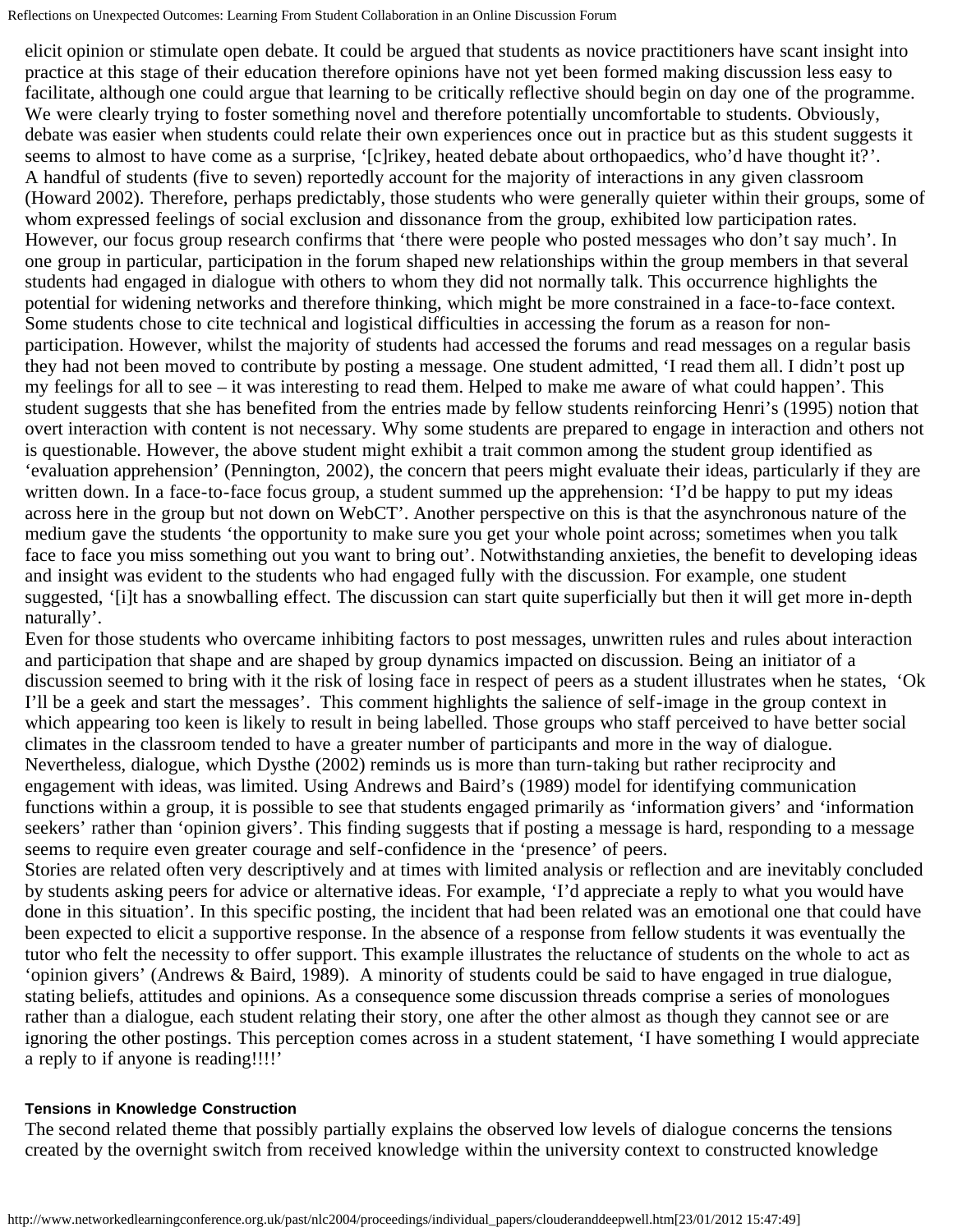within the practice setting. Where connections between the two are evident this is affirming, for instance, a student reflects, 'I felt comfortable agreeing with this decision as I had recently read an article describing the benefits of prone lying'. However, inevitably students find that their theoretical knowledge base, in which they have variable levels of confidence, is challenged once out in practice.

A student reflecting on his educators approach to thinking of pain as a secondary consideration during treatment, which the student feels demonstrates lack of compassion, clearly feels attitudes instilled by lecturers are at odds with reality. He states, 'with quotes from lectures still whizzing around my head such as pain is a subject thing… who are we to question it?' However, through a process of reflection the message shows how the student comes to consider that at times patient recovery might be dependent on the physiotherapist carrying out treatment despite causing some additional pain. Another student follows up this message by expressing similar reservations about pushing patients but affirms the thinking of the first student by suggesting ' It's very important otherwise they go downhill very quick, and although pain is subjective they would be in even greater pain if they got complications. I think as students we're a bit too nice. I've toughened up a bit'.

This dialogue is a representation of knowledge construction that occurred between two students weighing up alternative perspectives and coming to their own understanding about compassion, effectiveness and professional responsibility. As such it is a major learning outcome, made possible by online contact, that could not have been 'taught' in a conventional sense but concomitantly cannot be valued by students until they have engaged in it and acknowledged how their learning impacts on their practice. Such learning we have come to realize poses a conundrum in terms of encouraging online discussions. Despite valuing highly the opportunities that practice and experiential learning brings it seems that students cannot see the value of sharing their own personal thoughts and ideas, because they do not acknowledge as valid the status of their experience as evidence. This devaluing of personal experience is evident in several postings to the discussion forums. For example, 'Hello! I'm going to try and keep my critical incidents short because I know they're not that interesting'. Another student opens her message by saying 'Hi Group [X] and whoever else reads this. I can't see that many people are going to take much notice of it'. A third student apologises for her message, 'I'm sorry if I've bored you'.

Lack of legitimacy of sharing and learning from personal experiences is a feature of previous research findings focusing on online interaction between Open University students (Roberts, 2002) so is clearly not unusual and possibly relates in the context of this research to the current emphasis on evidence based practice that has impacted on the health and social care professions. Evidence-based practice tends to favour 'hard', scientific fact generated through randomized controlled trials and published in eminent journals that forms the basis for much of the learning that occurs within the university. In this context, such knowledge is privileged over personal knowledge construction. Despite having been embraced as a concept throughout the health professions and its contribution to knowledge recognized as valid, reflective practice on the other hand is seen as 'woolly', 'too touchy feely' and of limited value by many physiotherapy students. Who can blame students for feeling confused when faced with the two such very different discourses? Furthermore, in the context of looking for 'right' answers or solutions to issues they encounter, which can be attributed to level of intellectual development, reflection is perceived as only clouding 'rational' judgment and decisive decision-making. Is it any surprise that students are tentative about sharing what they perceive to be uninformed opinions with their peers? Exposure to practice teaches students that there are very rarely right and wrong answers to any issue making them more amenable to considering a range of perspectives and seeing that each practitioner will approach an issue differently. The question is – how to convince students of the value of their opinions in contributing to co-constructed understandings before they have developed the cognitive maturity to recognise the value in doing so?

Tutor interventions are probably crucial in this regard although postings from tutors, their frequency and their nature, affect students' reliance on peers for knowledge-building. Research suggests that students want to be given the opportunity to engage in peer interaction but prefer this to be optional rather than a requirement and are less likely to participate when other interaction opportunities exist (Vrasidas and McIssac, 1999). While keen to avoid over-reliance on tutors we recognize that face-to-face interaction with clinical staff and other students in immediate contact will take precedence to posting messages online where students have to wait for a reply that might never come. In a few instances, where students have revealed emotionally-charged incidents, tutors allowed time for others in the group to respond before posting a supportive message. On one occasion, where the tutor was less reserved, the intervention did not have the desired effect and was taken by the student as an admonishment, "The first [incident] I put up, I got a reply from [the tutor] saying it was unprofessional because I'd mentioned the hospital I was at so that put me off." An alternative, and possibly less discouraging strategy here might have been for the tutor to send a private email to the student pointing out the norms of anonymzing locations, rather than a public reply. This leads us into the third theme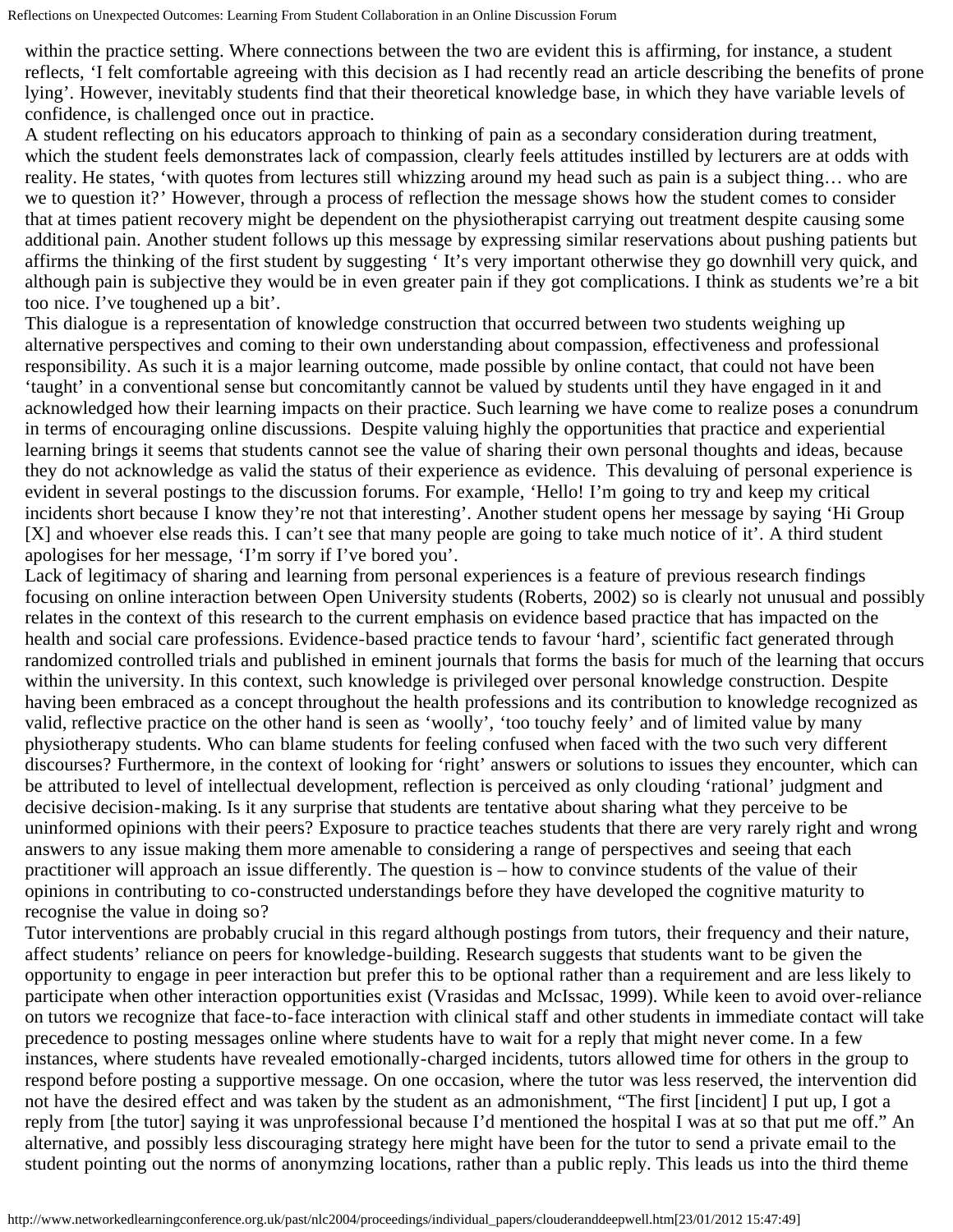emerging from our analysis of the discussions, namely support and challenge.

#### **Support and Challenge**

The third theme builds on the two previous themes of group dynamics and the nature of knowledge in identifying the supportive function of the online discussion forums in the apparent context of insecurities and rapid personal and professional development briefly illustrated above. Students were unanimously agreed that accessing the forums whether or not they posted messages was beneficial as an alternative support mechanism. Some support is relatively superficial in the form of praise, encouragement and agreement, for example, 'I can sympathise with you', and '[w]ell done you. [It] sounds like you did what you needed and made the right decision'. Support also takes the form of sometimes quite detailed, often technical, advice that students appear to find relatively easy to give, 'dunno if this is going to be of use [student] but don't the exercises maintain the improvement made by accessory techniques since exercises are physiological? Just a thought. Have you tried ultrasound? Enjoy!'.

Emotional support involving some depth of analysis, although more rare, was at times very insightful. A student attempts to rationalise and advice on an incident posted by a fellow student who is worried that she may have upset a patient: 'I think the mixture of you running late and the fact that the patient had been left alone meant that you weren't concentrating fully. Everyone has those days. As soon as it's time to go home your brain kind of switches off. It's probably worth speaking to your clinical educator'.

During focus group discussions students agreed that 'reading everyone else's [messages] you seemed to think that you weren't on your own' highlighting perhaps the most powerful benefit of the discussion forums for this cohort – simply that everyone was in the same boat! The reassurance that students gained from logging onto the discussion forums, especially when placed in isolation from their peers, suggests that the forums provide a 'holding environment' (Winnicott, 1965) for the students while away from one another. However, we now realise that our expectation that students would feel able to critique and maybe challenge some of the assumptions explicit within the critical incidents posted to the forum would have involved a quantum leap for most of the students in this cohort at the particular stage of their development. This is not to suggest that critique was entirely absent although where challenge does occur it tends to be related to institutional policy or to a third party. For example, one incident generated the following response:

'I found it strange that the nurse had the final say in the treatment of this man. Surely, if those decisions are to be made then a more senior member of staff should have the last say. Has anyone put in a complaint or are they looking into the incident, and shouldn't there be some sort of protocol to follow?'

Hughes and Daykin (2002), who found undergraduate nursing students unwilling to be critical of other students work, question whether online communication inhibits constructive criticism between peers. While our findings concur to a large extent we suggest that our students are capable of offering constructive criticism, which we could nurture more effectively. For instance, in stating 'I agree with what you said but your patient may not look into it so deeply' one student makes a gentle challenge that is mollified by supportive agreement before going on to share a similar experience. During a focus group session one student highlights the nature of the problem in appearing challenging: 'It's difficult to challenge people when you are writing things down when it's cold. If an incident stands out for that person and you question them you don't know how they feel about the incident….they might be quite uncomfortable with what's happened. The danger is that they might feel even worse. It's too personal and we haven't got the knowledge to ask sensible questions'.

This perspective reinforces the notion that there is a need to impress on students the value of their own ideas and opinions. It also suggests a necessity to take away the comfort blanket that inhibits honest dialogue between students that has the potential to enhance personal as well as professional development. Similar to research focusing on distance education (Kirkup & Priimmer, 1990), narratives drawn from stories posted to the discussion forums over the fifteenweek period indicate a tendency for students to use this space for showing empathy and support of one another, thereby validating experiences possibly at the expense of developing greater insight. There is no reason why a mutually supportive atmosphere should preclude critical debate.

### **IDEAS FOR DISCUSSION AND FURTHER ACTION**

The nature of student participants, the 'scientific' subject-based curriculum, familiarity with the technology and pedagogical approaches adopted early in the programme are all significant factors that have impacted on the potential of online discussion forums to facilitate reflection in undergraduate physiotherapy students. Acknowledging a potential cohort effect and differences between groups during the initial phase of the project, further action is planned on the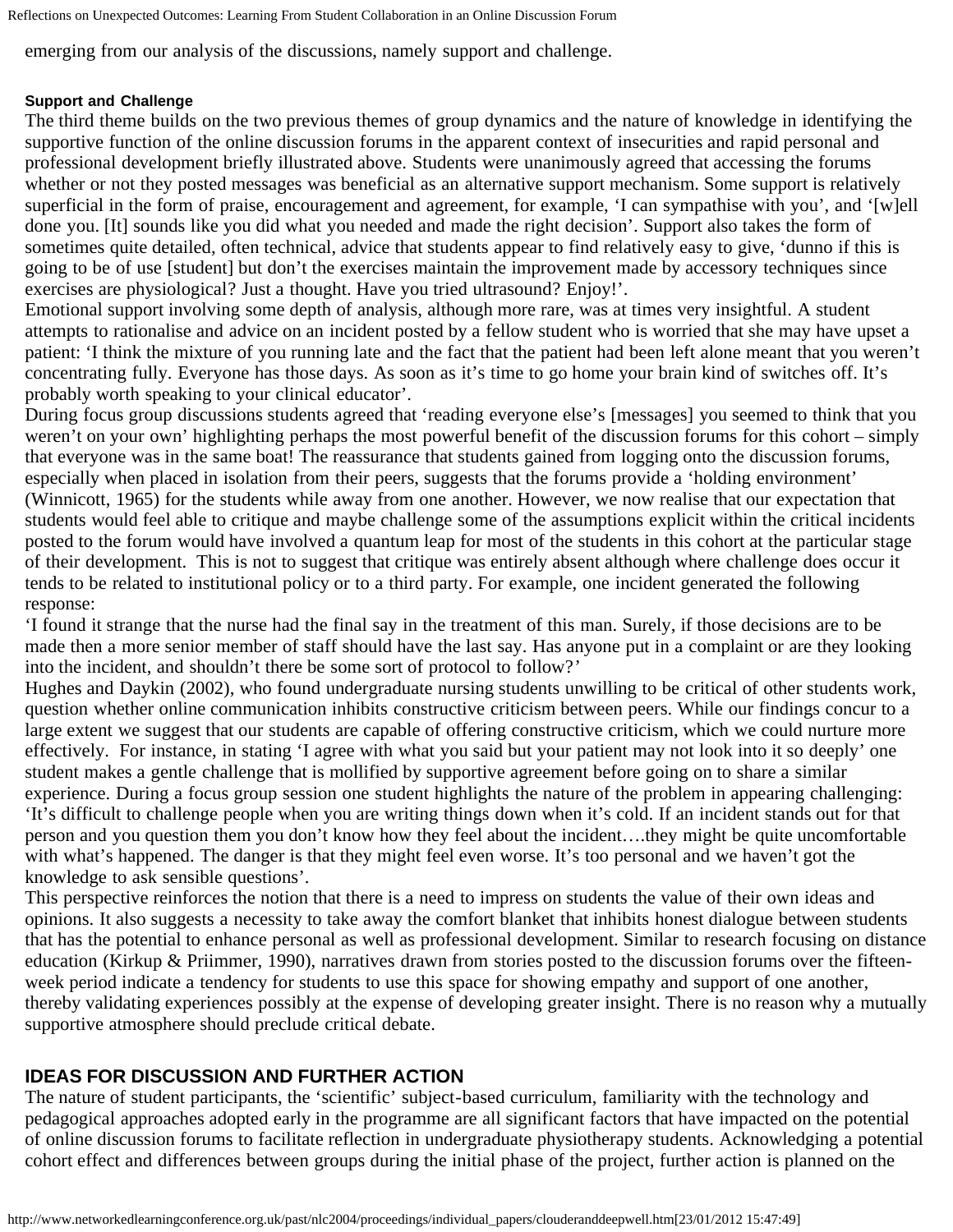basis of findings. A cycle of design and redesign was always envisaged from the inception of the project although the enormity of some of the recently apparent influences might mean that progress is slower than anticipated. For instance, identification with the scientific medical dominated paradigm to the exclusion of constructivist philosophies that shape the reality of practice is untenable if students are to emerge from the programme 'fit for purpose'. However, achieving a balance of philosophies influencing course design and consequent approach to teaching might not be easy. Nevertheless, current approaches to teaching and learning within the physiotherapy programme appear to contribute to creating barriers for on-line collaboration that must be removed if we are to succeed in encouraging collaborative critical reflection. While major changes are not feasible for the next cohort of students, one of the primary objectives will be to share findings with the whole subject group (approximately thirty staff members) to explore existing epistemological and pedagogical assumptions that impact on the student experience.

Even though the online discussions had potential to feed into the summative assessment, students did not buy into interdependency probably because they did not believe that they could profit from it. Future students need to be convinced that between them they can construct knowledge that is valid and of value and that their collective thoughts potentially surpass those of the individual, emphasizing the power of collaborating with peers. This realization might be facilitated through reading the discussion threads generated by the previous years students. However, Wilke  $\&$ Meertens (1994) suggest that 'profit interdependency', can be disrupted when members see themselves as competing for mutually exclusive goals, a factor that offers further clues to the analysis of interactions. Physiotherapy students tend to be highly competitive and competitiveness has been found to produce greater personal insecurity that impacts on personal relations (Deuttsch, 1949), therefore finding a means of reducing competitiveness and placing increased emphasis on collaboration must shape future development of the task and module assessment.

For this year at least, much more work will need to be done during the week preceding the fifteen week placement block in terms of facilitating face-to-face and online group discussion and fostering interdependency. Given that it is debatable whether students perceive themselves as anything other than a collection of independent individuals it seems that we are perhaps guilty of paying too little attention to the consequences of group dynamics. Bales (1975) identifies the importance of group members developing a psychological relationship, a sense of mutual awareness and interdependence. Inherent to committing to the online discussions as a means of contributing to their learning, students need to trust one another with their tentative ideas and such trust can only be developed through a sense of mutuality (Josselson, 1996). Mutuality involves responsiveness to others and according to Josselson requires development out of egocentrism. Although responsiveness to others was a very variable attribute within the student group studied, a sense of 'us' and 'we' was expressed by some students suggesting that some sense of mutuality had played a part in interactions.

Whereas we cannot hope to develop high levels of interdependency in the one week preceding placements our intention is to make some progress by setting group ground rules for online collaboration, working on collaborative tasks and initiating some focused discussion before students disperse. Providing theories, research data and journal articles as well as sharing experiences have been found to be successful in engaging participants in reflective activities (Sackville, 2002). Similar activities were identified as potentially helpful by students in the focus group research and would provide tangible material on which students could comment on prior to placement.

The online discussion forums provide a 'holding environment' for students while away from the university on professional practice placement, which is clearly beneficial in terms of support and validation. However, the potential for personal and professional development through development of a critical reflective dimension of discussion amongst peers has yet to be fully realised. Action is needed to increase student understanding of the difference between 'criticism' and 'critique'. Students might be happier to engage in critique if coached in how to question one another and offer constructive feedback online. If this can be achieved we might redress the balance between support and challenge and begin to help students develop their skills in critical reflection. Tutors play an important role in developing such skills and as we have learned fulfilling a 'watching brief' in an online context is inadequate for this student group. Therefore the role of the online tutors requires clarification and there is a clear indication of a need for the development of facilitator skills (Hughes and Daykin, 2002) in order to provide sufficient support without stifling the emergence of knowledge from practice. Perhaps the most important reminder that comes from the initial phase of this project is that it is easy to overlook the more affective elements of learning in an online context when one is so focused on promoting cognitive intellectual development. The two must go hand in hand especially for physiotherapy students new to practice.

## **REFERENCES**